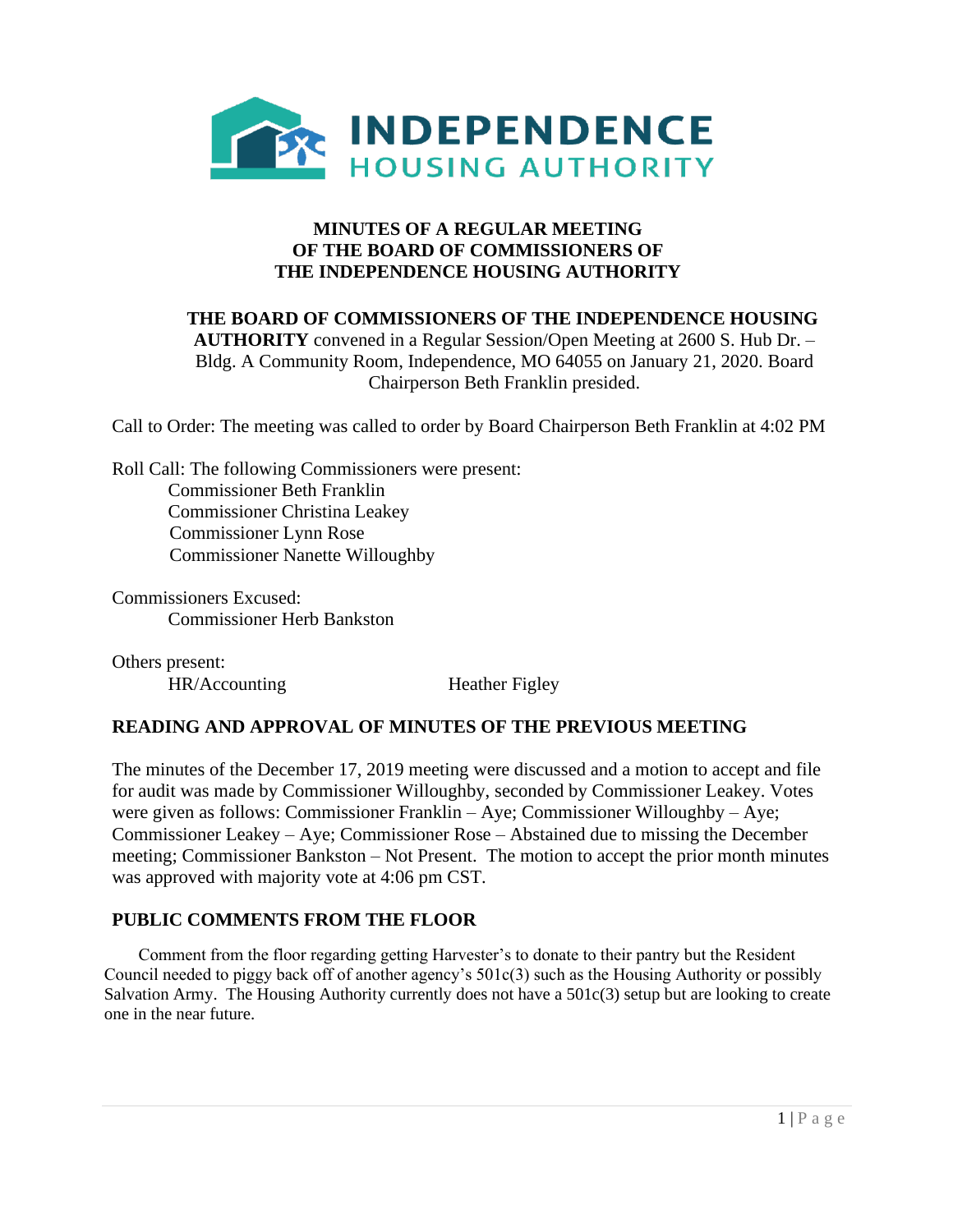

# **REVIEW OF THE FINANCIAL STATEMENTS**

December 2019 unaudited financial statements were made available via email and discussed during the meeting. No questions about the financials were asked. A motion to accept the unaudited financial reports for December 2019 was made by Commissioner Rose and seconded by Commissioner Willoughby. Votes were given as follows: Commissioner Franklin – Aye; Commissioner Willoughby – Aye; Commissioner Leakey – Aye; Commissioner Rose – Aye; Commissioner Bankston – Not Present. The motion to accept the unaudited financial reports for December 2019 were approved with majority vote at 4:10 pm CST.

## **SECRETARY'S REPORT**

Secretary's Report was presented to the board with a general operations sections report along with the Capital Fund Grant program report and discussed both during this time. A summary of each item on the Secretary's Report was sent out prior to the board meeting and then discussed. Statistics for LIPH and Section 8 programs for December 2019 were given out and summarized. A motion to approve the Secretary's Report into the Minutes was made by Commissioner Willoughby and seconded by Commissioner Leakey. Votes were given as follows: Commissioner Franklin – Aye; Commissioner Willoughby – Aye; Commissioner Leakey – Aye; Commissioner Rose – Aye; Commissioner Bankston – Not Present. The Secretary's Report was approved by majority vote at 4:13 pm CST.

## **NEW BUSINESS**

## **A. Resolution No. 1475 – Approval of Revised Employee Pay Plan and Grade Assignment**

Administration explained to the Board that the position of Application Specialist was being created to decrease workloads of both the Section 8 Coordinators and Low Income Property Managers. Other positions were moved to other pay grade levels to get all positions lined up to where they should be. After final discussion, Commissioner Rose made the motion for approval and Commissioner Willoughby seconded. Votes were given as follows: Commissioner Franklin – Aye; Commissioner Willoughby – Aye; Commissioner Leakey – Aye; Commissioner Rose – Aye; Commissioner Bankston – Not Present. Resolution No. 1475 was approved by majority vote at 4:16 pm CST.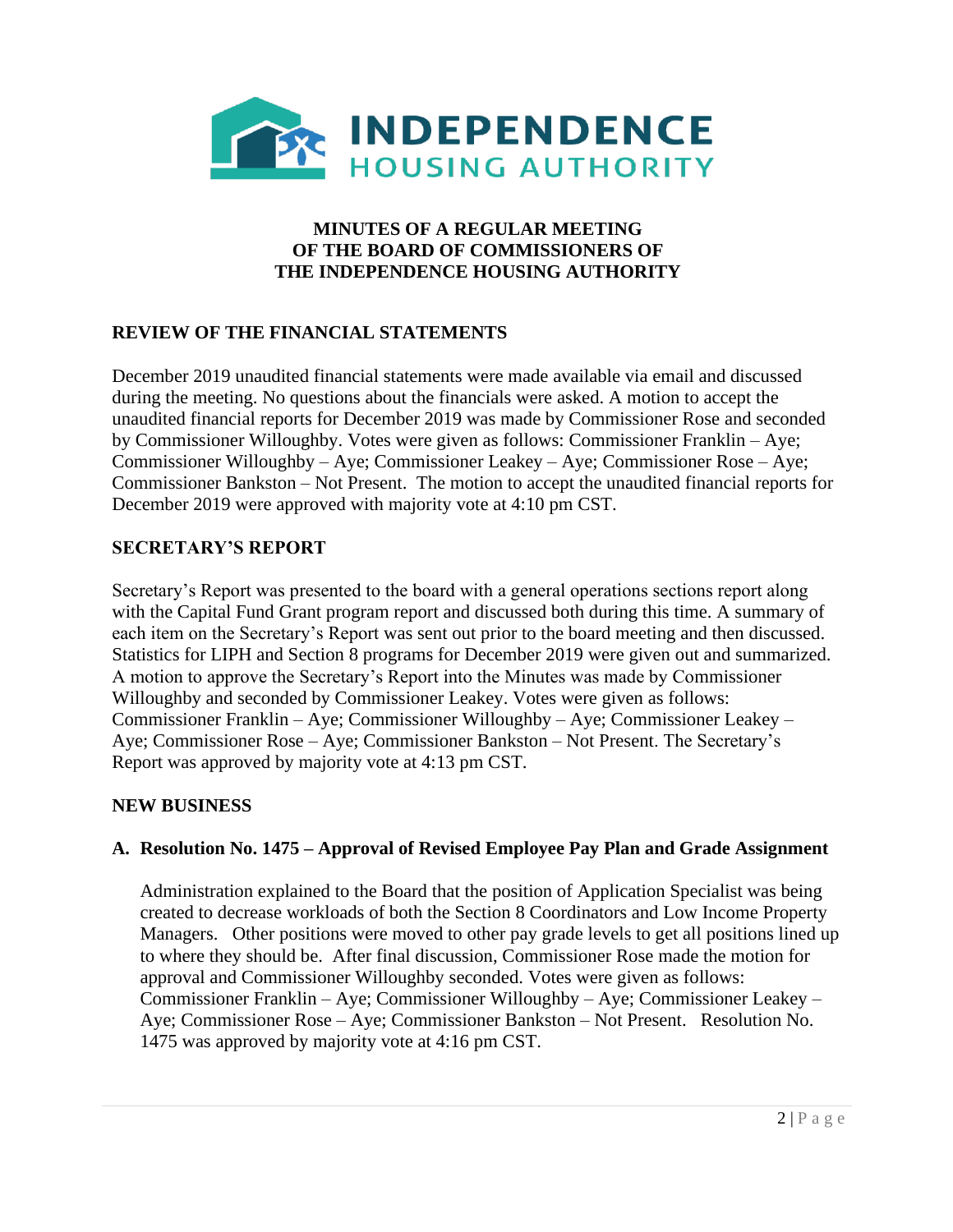

## **B. Resolution No. 1476 – Approval of Revised Personnel Policy and Procedures**

Administration explained to the Board that there were several loopholes in the prior Personnel Policy that was went through thoroughly and removed any known loopholes, such as requesting documentation for Bereavement Leave and adding a couple of clothing items to the Dress Code that was missed. We also added in Sick Leave donation for extraordinary illness/surgery that would require an employee to be out of work for an extended period of time. After final discussion, Commissioner Leakey made the motion for approval and Commissioner Rose seconded. Votes were given as follows: Commissioner Franklin – Aye; Commissioner Willoughby – Aye; Commissioner Leakey – Aye; Commissioner Rose – Aye; Commissioner Bankston – Not Present. Resolution No. 1476 was approved by majority vote at 4:19 pm CST.

### **C. Resolution No. 1477 – Approval of Greater than 10% increase for 4 – Section 8 Housing Coordinator II positions (dividing out workload of 5th Coordinator)**

Administration explained that the 5<sup>th</sup> Housing Coordinator II position that we had in Section 8 resigned back in November and we have interviewed several people but no one that we felt would be a good fit. I spoke with the other 4 Housing Coordinators regarding the workload and they felt that they could handle splitting up the caseload, which they have been doing the past two months anyway. I reviewed the salary that we were paying the Coordinator that resigned and a majority of the salary is being divided out between the 4 remaining coordinator II employees, but that increase goes above my 10% approval capacity. Administration is bringing this request to the Board for approval due to the % amount over what I am allowed to give. After final discussion, Commissioner Willoughby made the motion for approval and Commissioner Leakey seconded. Votes were given as follows: Commissioner Franklin – Aye; Commissioner Willoughby – Aye; Commissioner Leakey – Aye; Commissioner Rose – Aye; Commissioner Bankston – Not Present. Resolution No. 1477 was approved by majority vote at 4:25 pm CST.